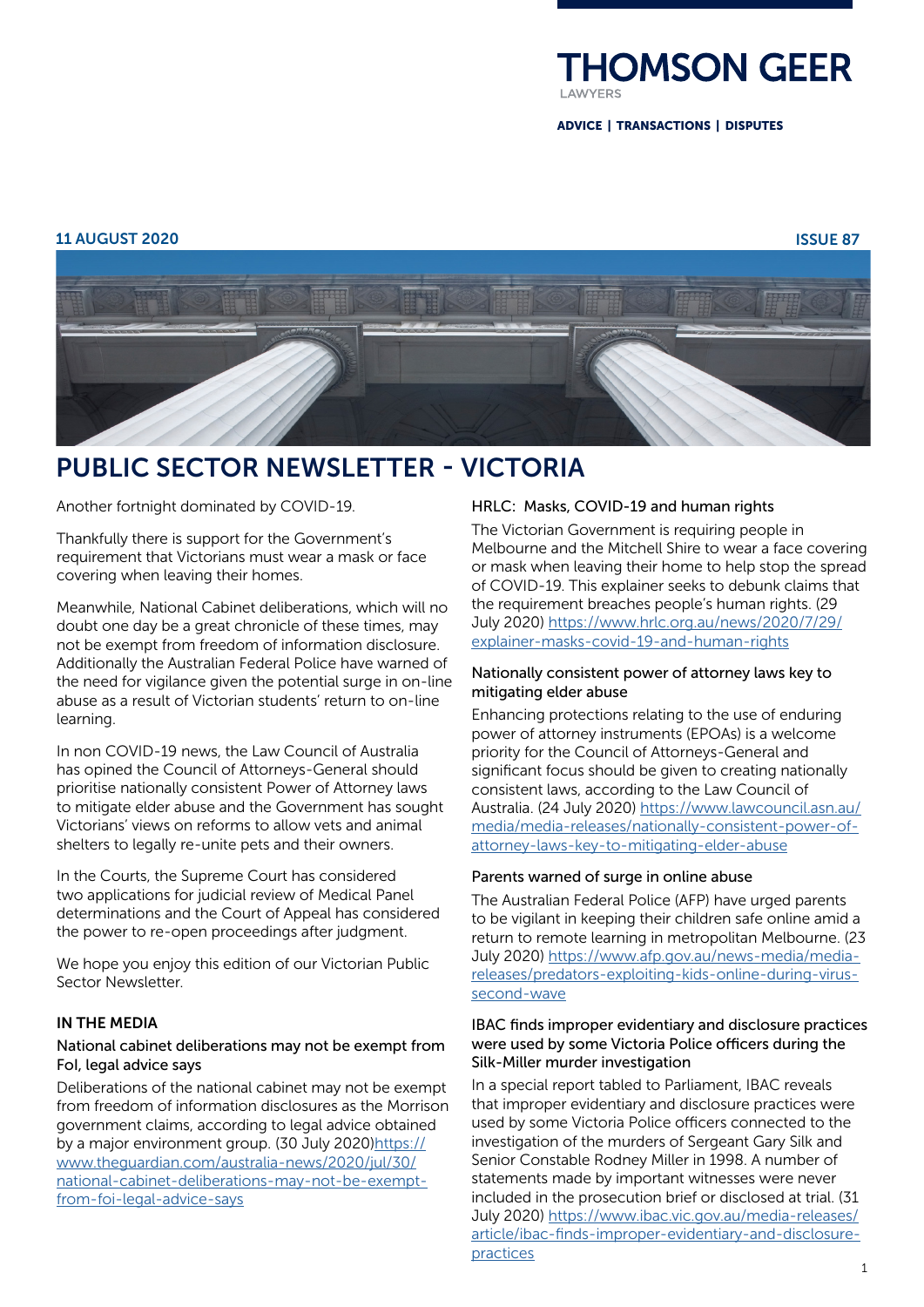**HOMSON GEER** ADVICE | TRANSACTIONS | DISPUTES

# Victoria Police officers sentenced for assault following IBAC investigation

Three Victoria Police officers found guilty of unlawful assault, received adjourned undertakings without conviction following an investigation by Victoria's independent police oversight body, IBAC. (29 July 2020) [https://www.ibac.vic.gov.au/media-releases/](https://www.ibac.vic.gov.au/media-releases/article/victoria-police-officers-sentenced-for-assault-following-ibac-investigation) [article/victoria-police-officers-sentenced-for-assault](https://www.ibac.vic.gov.au/media-releases/article/victoria-police-officers-sentenced-for-assault-following-ibac-investigation)[following-ibac-investigation](https://www.ibac.vic.gov.au/media-releases/article/victoria-police-officers-sentenced-for-assault-following-ibac-investigation)

# Views Sought On Safely Reuniting Lost Pets With Owners

The Victorian Government is encouraging Victorians to have their say on reforms to allow vets and animal shelters to legally reunite lost pets with their owners (28 July 2020). [https://www.premier.vic.gov.au/views](https://www.premier.vic.gov.au/views-sought-safely-reuniting-lost-pets-owners)[sought-safely-reuniting-lost-pets-owners](https://www.premier.vic.gov.au/views-sought-safely-reuniting-lost-pets-owners)

# Former deputy secretary of Department of Education and Training convicted over fraud related to Ultranet project

A former deputy secretary of the Department of Education and Training, Darrell Fraser, has been convicted and sentenced at Melbourne's County Court following an investigation by Victoria's anti-corruption agency, IBAC. (24 July 2020) [https://www.ibac.vic.gov.](https://www.ibac.vic.gov.au/media-releases/article/former-deputy-secretary-of-department-of-education-and-training-convicted-over-fraud-related-to-ultranet-project) [au/media-releases/article/former-deputy-secretary-of](https://www.ibac.vic.gov.au/media-releases/article/former-deputy-secretary-of-department-of-education-and-training-convicted-over-fraud-related-to-ultranet-project)[department-of-education-and-training-convicted-over](https://www.ibac.vic.gov.au/media-releases/article/former-deputy-secretary-of-department-of-education-and-training-convicted-over-fraud-related-to-ultranet-project)[fraud-related-to-ultranet-project](https://www.ibac.vic.gov.au/media-releases/article/former-deputy-secretary-of-department-of-education-and-training-convicted-over-fraud-related-to-ultranet-project)

# IN PRACTICE AND COURTS

# [Coronavirus information](https://www.supremecourt.vic.gov.au/news/coronavirus-information)

23 July 2020 - The Supreme Court of Victoria is following State and Commonwealth government advice regarding coronavirus (COVID-19).

# [The latest Directions from the Chief Health Officer](https://www.supremecourt.vic.gov.au/news/the-latest-directions-from-the-chief-health-officer)

22 July 2020 - Physical attendance at the Supreme Court of Victoria remains limited to reduce the spread of coronavirus (COVID-19. Those who are required to attend physically the following information is provided.

# CASES

# [Rafati v Victorian WorkCover Authority \[2020\] VSC 444](http://www8.austlii.edu.au/cgi-bin/viewdoc/au/cases/vic/VSC/2020/444.html)

ADMINISTRATIVE LAW – Judicial Review – Medical Panel – Jurisdictional Error – Whether the Medical Panel mistook or misinterpreted the findings of a previous medical panel – Whether the mistake amounted to jurisdictional error – Whether the work-caused aggravation materially contribute to the plaintiff's present condition – Error of law – Decision quashed – Accident Compensation Act 1985 s 134AB – Wingfoot Australia Partners Pty Ltd v Kocak [2013] HCA 43; (2013) 252 CLR 480 – Chang v Neill [2019] VSCA 151.

# [Sidiqi v Kotsios \[2020\] VSC 446](http://www8.austlii.edu.au/cgi-bin/viewdoc/au/cases/vic/VSC/2020/446.html)

ADMINISTRATIVE LAW – Judicial review – Opinion of a Medical Panel – Diagnosis of chronic pain syndrome – Panel's opinion that worker could perform pre-injury duties and had 'current work capacity' – Whether Panel failed to have regard to relevant matters – Whether Panel's opinion irrational or not open – Whether Panel's reasons adequate – No error established – Proceeding dismissed – Workplace Injury Rehabilitation and Compensation Act 2013 (Vic), s 313.

# [Jafari v 23 Developments Pty Ltd \[No 2\] \[2020\] VSCA 187](http://www8.austlii.edu.au/cgi-bin/viewdoc/au/cases/vic/VSCA/2020/187.html)

PRACTICE AND PROCEDURE – Court of Appeal – Applications – Filing – Power of registrar – Application to reopen proceeding after judgment – Applicant had sought special leave to appeal to High Court – Special leave refused – Registrar refused to accept application for filing – Applicant sought review of registrar's decision – Final judgment – No power to reopen – Application for direction refused – Bodycorp Repairers Pty Ltd v Oakley Thompson & Co Pty Ltd [No 2] [2018] VSCA 203 applied – Supreme Court (General Civil Procedure) Rules 2015 r 64.43(1), (5).

One of the issues both at trial and on the application for leave to appeal concerned whether the land which was to be developed was contaminated.

# [Naik v Monash University Academic Board \(Human](http://www8.austlii.edu.au/cgi-bin/viewdoc/au/cases/vic/VCAT/2020/797.html)  [Rights\) \[2020\] VCAT 797](http://www8.austlii.edu.au/cgi-bin/viewdoc/au/cases/vic/VCAT/2020/797.html)

Section 75 of Victorian Civil and Administrative Tribunal Act 1998 – principles to be applied – allegation of victimisation. The respondent's application under section 75 (1) (a) of the Victorian Civil and Administrative Tribunal Act 1998 is granted and the proceeding is wholly dismissed.

# LEGISLATION

# Victoria

Statutory Rules

No 76 [Public Health and Wellbeing Amendment](https://www.legislation.vic.gov.au/as-made/statutory-rules/public-health-and-wellbeing-amendment-further-infringement-offences)  [\(Further Infringement Offences\) Regulations 2020](https://www.legislation.vic.gov.au/as-made/statutory-rules/public-health-and-wellbeing-amendment-further-infringement-offences) 22 July 2020